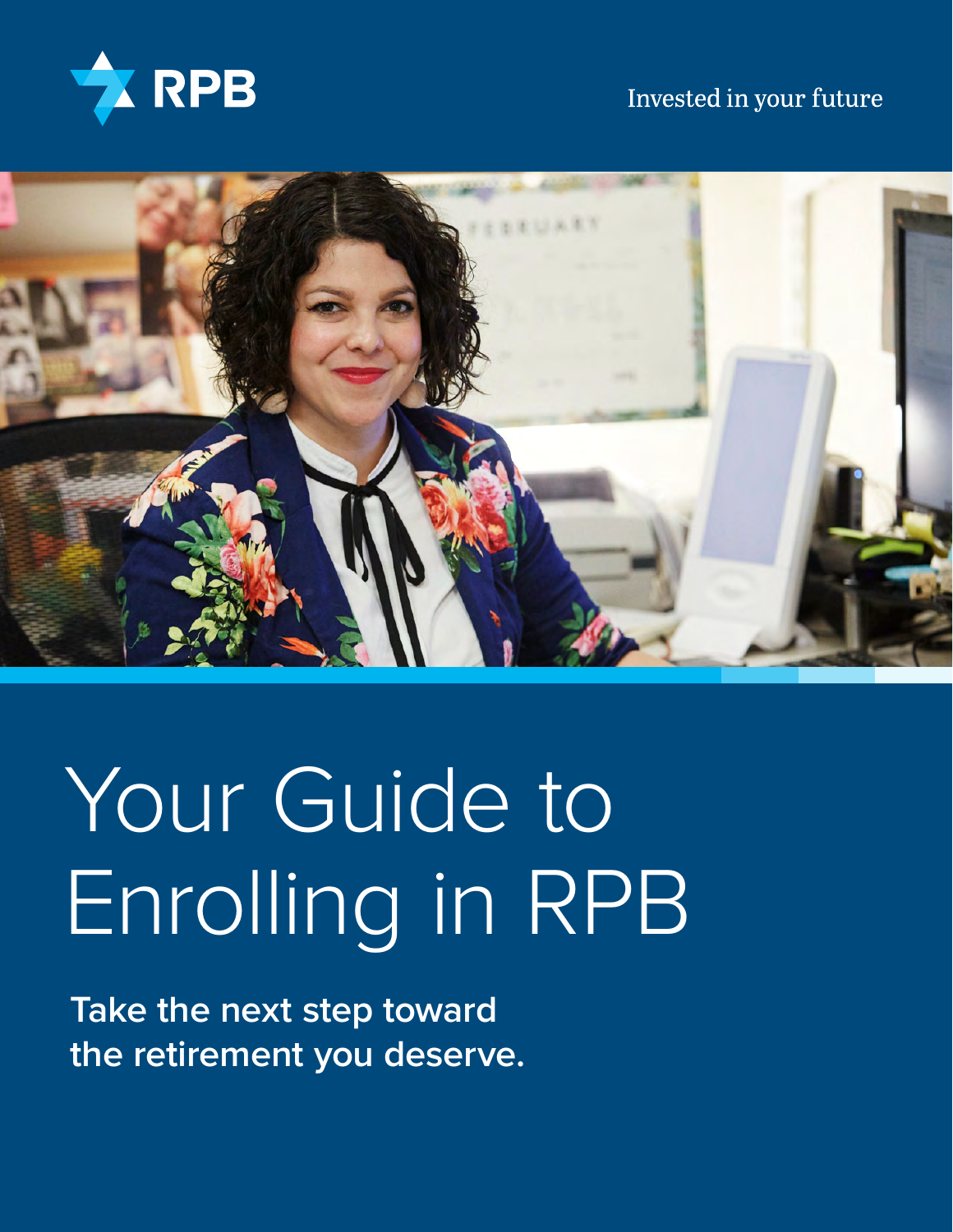# It's a great day to start investing in your future!

Financial matters can feel overwhelming. RPB's goal is to make saving and preparing for your retirement as easy as possible. This guide will walk you through the basic steps and decisions you need to make—and point you to the materials that will give you deeper information, if you need or want it.

After your employer sets you up in the system, you'll receive an email from RPB with a few things you'll need to do to complete your enrollment. *Start the following steps now so that you'll be ready when you get that email.*

### **Questions? We're here to help**

Robert Perry *Director of Participant and Employer Services* [646.884.9890](tel:6468849890) [rperry@rpb.org](mailto:rperry%40rpb.org?subject=)

Nicole Daniel *Participant Account Associate* [646.884.9891](tel:6468849891) [ndaniel@rpb.org](mailto:ndaniel%40rpb.org?subject=)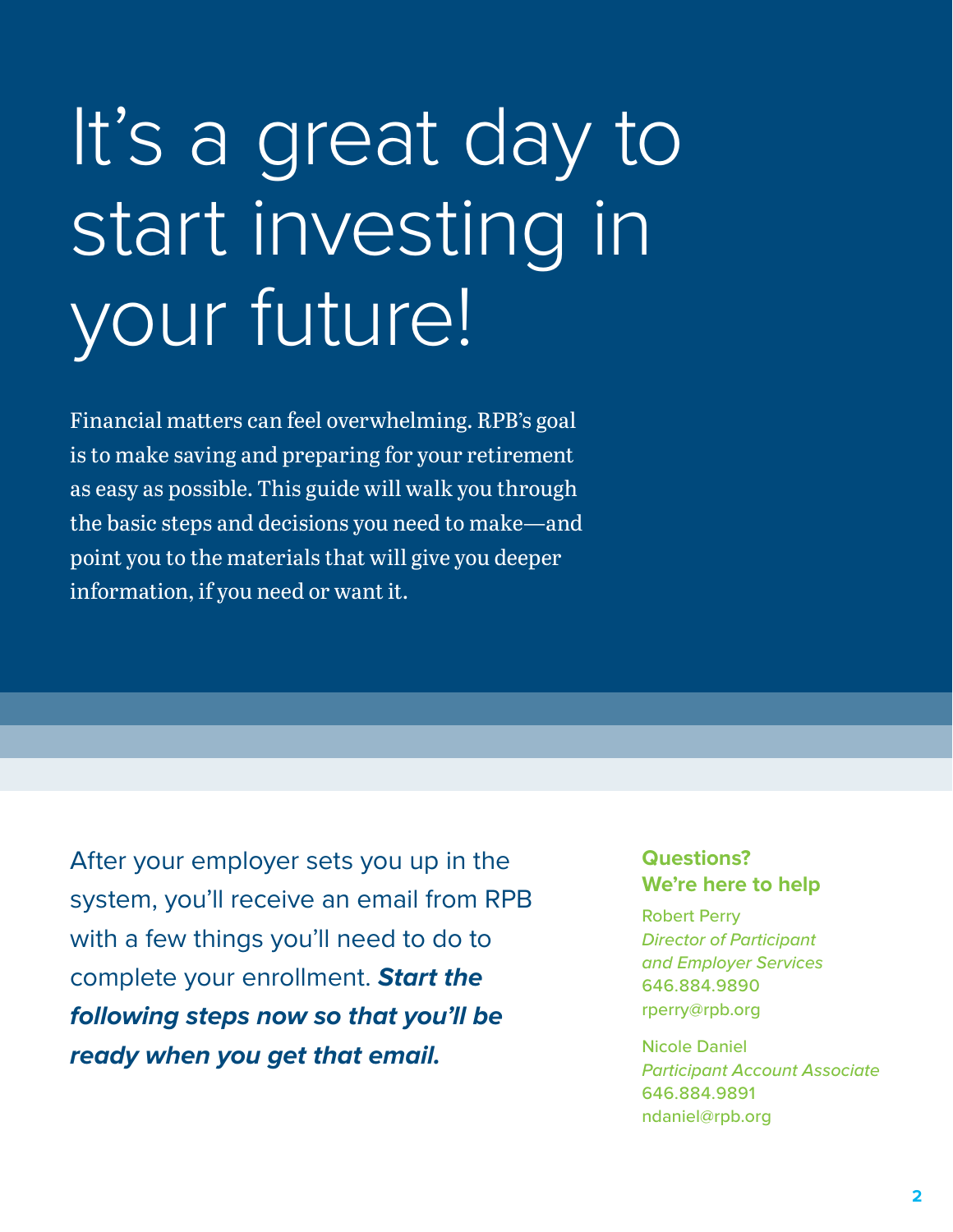# Learn about RPB and its retirement plan. **STEP 1**

RPB's sole focus is providing a retirement plan and life and disability insurance programs tailored to the financial needs—and shared values—of those working in the Reform Movement.

It's important to know that RPB works only and always in the best interests of our plan participants and their employers. We have no shareholders to please, no revenue goals to meet, and no products to push.

RPB administers the retirement plan and manages the investment choices available to you. We partner with Fidelity to provide recordkeeping services for our plan. You'll be able to adjust your investments through the Fidelity NetBenefits website, and have **free** access to Fidelity's financial education/tools and licensed retirement planners.

*You can access all the resources mentioned in this guide, and more, at [rpb.org](http://rpb.org/forms-downloads)/enrollment.*

### **Learn more:**

Read our brochure, [Invested in your future:](https://www.rpb.org/uploads/documents/About-RPB-Pamphlet.pdf)  [An introduction to RPB](https://www.rpb.org/uploads/documents/About-RPB-Pamphlet.pdf).



Browse our website, starting with the [About RPB](https://www.rpb.org/about-rpb) page.



Read the [RPB Plan Narrative](https://www.rpb.org/uploads/documents/RPB-Plan-Narrative.pdf), if you want to take a deep dive into all the details.

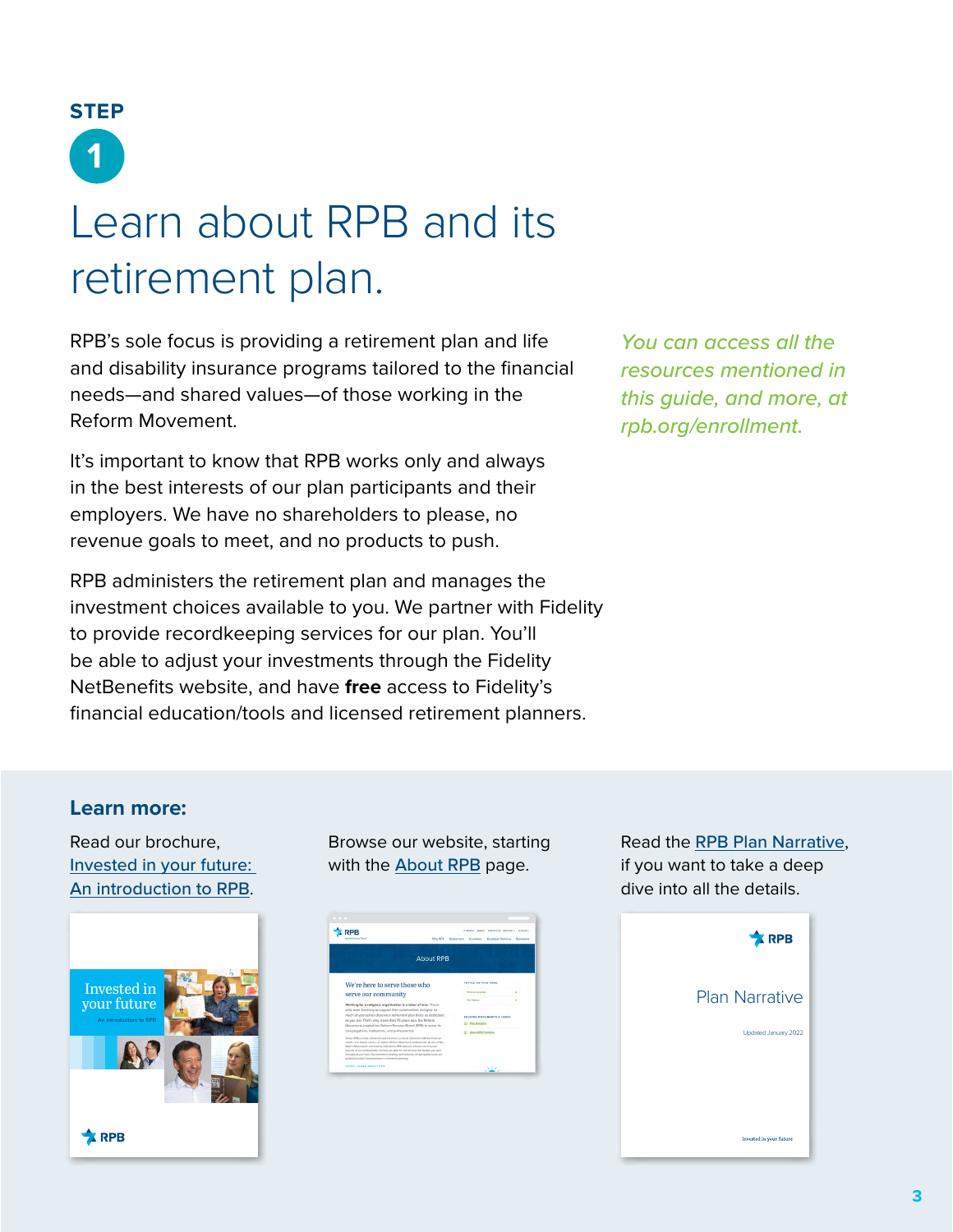## Decide how much to save. **STEP 2**

One of the first decisions you'll need to make is how much you want to contribute from your paycheck to your retirement account. This is referred to as "elective deferrals."

Some important things to know:

- **Both you and your employer are able to make contributions to your 403(b) account.** The IRS puts an annual limit on how much can be contributed to 403(b) retirement accounts, which they adjust periodically. Those age 50 or older have a higher maximum limit.
- **You need to decide whether you want to make pre-tax or post-tax Roth contributions—or both.**
- **Starting your retirement savings early in your career and increasing your contributions over time will help ensure you are prepared for retirement down the road.** That's because of the snowball effect of compounding as you increase your account balance, more of your money will be invested and be able to grow when those investments do well.

## **To Do**

Talk with your employer about how much of your paycheck you want to defer to your retirement account and whether you want to make pre-tax or post-tax Roth contributions, or both.

#### **Learn more:**

Read [this article on](https://www.fidelity.com/learning-center/personal-finance/retirement/continuous-contributions-compounding)  [compounding from](https://www.fidelity.com/learning-center/personal-finance/retirement/continuous-contributions-compounding)  [Fidelity](https://www.fidelity.com/learning-center/personal-finance/retirement/continuous-contributions-compounding).



Read about <u>pre-tax and post-</u> Use this <u>[calculator](https://www.bankrate.com/retirement/calculators/403-b-calculator/)</u> [tax Roth contributions and](https://www.rpb.org/contributions)  [IRS limits](https://www.rpb.org/contributions) on our website.

| RPB<br>brented in your future!                                                                                          | C. Minister<br>men), confective extense - Alloom -<br>Why RPS<br>Employer Services<br><b>Ectivenees</b><br>Researces<br>Instrutor |
|-------------------------------------------------------------------------------------------------------------------------|-----------------------------------------------------------------------------------------------------------------------------------|
|                                                                                                                         | Contributions                                                                                                                     |
|                                                                                                                         | TOPICS ON THIS PAGE.                                                                                                              |
| Saving today for the retirement you<br>want tomorrow                                                                    | Employer contributions and employee<br>elective salary determin                                                                   |
| We're here to help you make the most of your RPB employer-<br>sponsored retirement plan. As you're considering your     | Products in continue liters contributions                                                                                         |
| committed on options, keep in mind that both you and your<br>employer can put money into your account each year. The    | <b>RS Comburies limbs</b>                                                                                                         |
| comitations from your paycheck can be made as pre-tax<br>comhitutions, post-tax Roth contributions, or a combination of | <b>BELATER ROCHMENTS A LIMES:</b>                                                                                                 |
| both.                                                                                                                   | <b>Retirement Sevings Coloulation</b>                                                                                             |
| We recommend that your annual contributions total at least 18% of your total annual                                     | <b>Elective Solary Outland Form</b>                                                                                               |
| compensation: 15% from your employer and 2% or more from your paycheck. Every                                           |                                                                                                                                   |

to see how different can grow over time.

contribution amounts tax Roth contributions will Use this [calculator](https://www.bankrate.com/retirement/calculators/401-k-or-roth-ira-calculator/) to see how making pre- or postimpact growth over time.



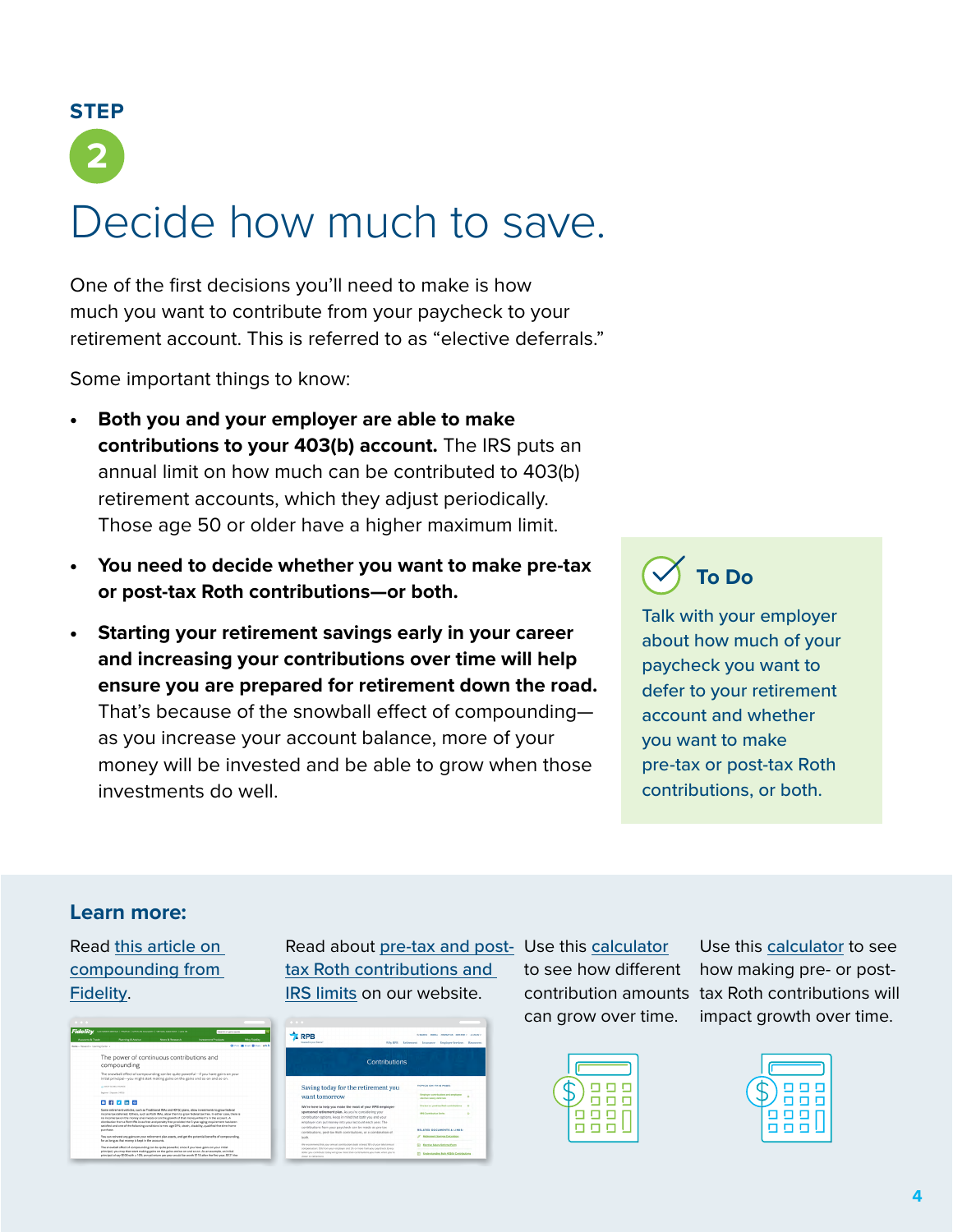

During enrollment, **your account will be automatically invested in the Plan's Tier 1 RPB Growth and Income Fund.** This fund is designed to achieve moderate growth with a lower level of volatility than the plan's more aggressive funds. Like all of RPB's Tier 1 funds, it has diversification built in.

The RPB Plan offers 15 funds across three categories ("tiers"). You can invest in any combination of the tiers.

## **To Do**

Once enrolled, you should review your investments and make changes to fit your goals. **If you do not take action, your money will continue to be invested in the RPB Growth & Income Fund.** Take time now to learn about the funds available to you.

| <b>Tier 1: Target Allocation Funds</b>                             | <b>Tier 2: Self-Directed Funds</b>                            | <b>Tier 3: Socially</b><br><b>Responsible Funds</b>                |
|--------------------------------------------------------------------|---------------------------------------------------------------|--------------------------------------------------------------------|
| For those who want a simplified,<br>one-step approach to investing | For those who feel confident<br>building their own customized | For those who want to align their<br>investments with their values |
| Tier 1 offers five diversified funds,                              | portfolio                                                     | The one fund in Tier 3, the RPB                                    |
| each with a different mix of equities                              | Tier 2 offers eight Vanguard                                  | Reform Jewish Values Stock                                         |
| and fixed income investments to                                    | index funds and one RPB                                       | Fund, invests in domestic and                                      |
| meet your investing needs over time.                               | stable value fund in which you                                | international stocks of companies                                  |
| Because each Tier 1 fund is already                                | can choose how to allocate                                    | that align with the values of                                      |
| diversified based on its objective,                                | your assets.                                                  | Reform Judaism.                                                    |
| you may only need to invest in one                                 | Choosing investments from Tier                                | If you choose this fund, you                                       |
| fund to meet your current financial                                | 2 and 3 require that you monitor                              | may also want to consider                                          |
| goals. But remember, you'll still                                  | and adjust your investment mix                                | investing in Tier 1 or Tier 2                                      |
| need to make periodic changes to                                   | over time.                                                    | funds to ensure you have a                                         |

#### **Learn more:**

*your investments.*

Read RPB's [Investment Choice Guide](https://www.rpb.org/uploads/documents/InvestmentChoiceBrochure.pdf) and the [Investments Overview](https://www.rpb.org/investments) page of our website. *(Lea la [Guía de Opciones de Inversión](https://www.rpb.org/uploads/documents/Investment-Choice-Guide-Spanish.pdf) en español.)* Watch our [Choosing Investments video](https://www.rpb.org/enrollment#choosing-investments).

*diversified portfolio.*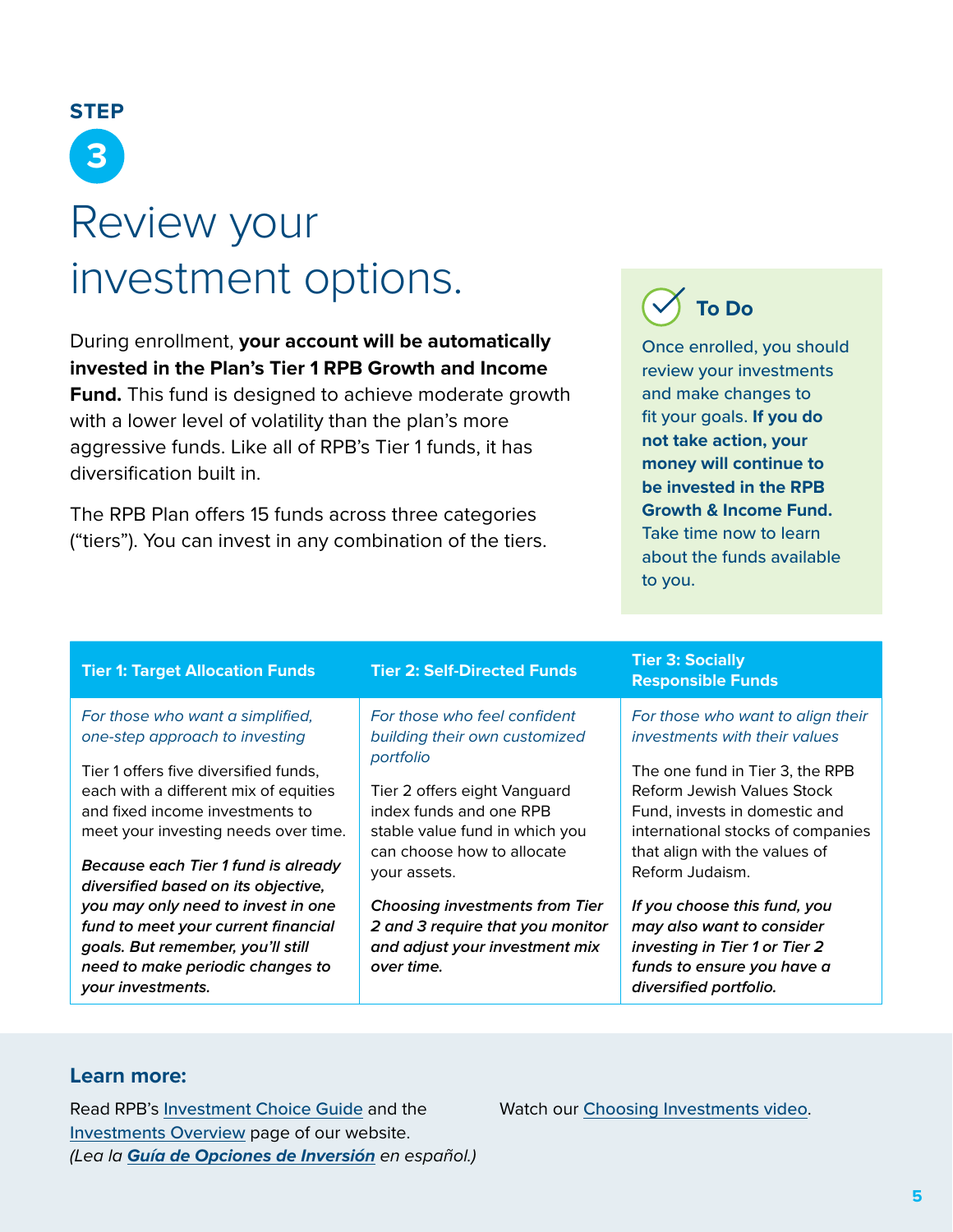

# Go online to complete your enrollment.

After your employer has set you up in RPB's system, you will receive an email from RPB letting you know it's time to go online and finish your enrollment. *(You will not be able to complete this step until you receive that email.)*



- **1. First, set up your online access:**
	- Go to rpb.org and in the upper right corner, click "LOG IN."
	- Under "Participants," click "LOG IN."
	- On the Fidelity NetBenefits page, under "New User?" click "Register Now"—you'll be guided to set up your login credentials. NOTE: If you already have an account with Fidelity, use your existing login credentials on the Fidelity NetBenefits page.
	- Click the **MyRPB Portal** link at the top of the Fidelity NetBenefits home page. You always want to start at the MyRPB portal—it's where you can get information only RPB has for your account and also access the Fidelity NetBenefits site to change your investments and more.

| Participants                           |   |
|----------------------------------------|---|
| LOG IN >                               |   |
| <b>PARTICIPANT USER GUIDE →</b>        |   |
| CONTINUE ENROLLMENT >                  |   |
| Enrollment questions? Please call RPB. |   |
| <b>Employers</b>                       |   |
| LOG IN +                               |   |
| <b>EMPLOYER USER GUIDE →</b>           |   |
|                                        |   |
|                                        |   |
| $- - -$                                |   |
| <b>Fidelity</b><br><b>NetBenefits</b>  |   |
| .                                      | . |

| <b>Fidelity</b><br><b>NetRenefits</b> |                                                     |                                                |  |  |
|---------------------------------------|-----------------------------------------------------|------------------------------------------------|--|--|
| Log In <sup>a</sup>                   |                                                     | New Heer?                                      |  |  |
|                                       | If you have an account on Fidelity.com use the same | Register Now                                   |  |  |
| usemame and password.                 |                                                     | Need Help Logging in?                          |  |  |
| Username                              | ø                                                   | Having trouble with your username or password? |  |  |
|                                       | Remember Mo.                                        | <b>Frequently Asked Questions</b>              |  |  |
| Password                              | ø                                                   | <b>Online Security</b>                         |  |  |
|                                       | Log In                                              |                                                |  |  |
|                                       | ۰<br>Log in to NetBenefits® Worldwide               |                                                |  |  |

## **To Do**

- **2. Next, designate your beneficiaries and adjust your investments.** From the MyRPB for Participants portal home page:
	- Click **"Manage Investments"** to review/change your investments, as needed.
	- Click **"View/Update Beneficiaries"** to add both your retirement beneficiaries and your life insurance beneficiaries (even if you don't yet qualify for RPB's free life insurance).

#### **Learn more:**

Get the [MyRPB for Participants User Guide](https://www.rpb.org/myrpb-for-participants-guide).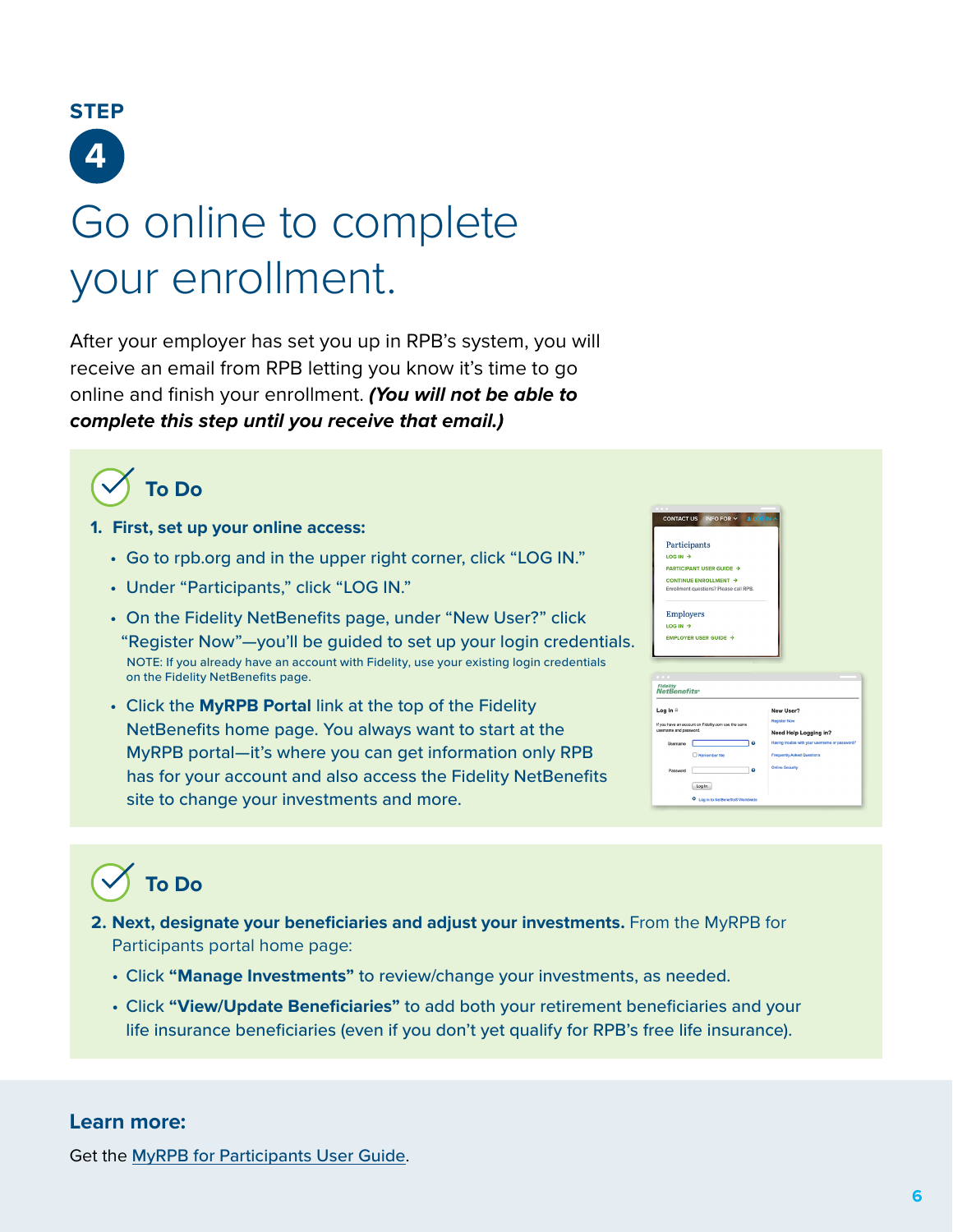

# Learn about your RPB insurance options.

Along with your retirement savings, it's important to have other safety nets in place to help provide financial security for you and your loved ones. That's why RPB offers the following insurance options at no or low-cost to you:

• **Free Basic Term life insurance.** This is an automatic benefit when you contribute at least 10% of your compensation to your RPB retirement account annually.\*

You can also choose to purchase **additional life insurance** coverage through RPB. Visit rpb.org/insurance or call RPB directly for details.

- **Long Term Disability (LTD) insurance.** Within 60 days of your hire date, or during our open enrollment periods, you can sign up for LTD insurance. If your employer does not provide LTD insurance as a paid benefit, you can purchase it through your employer. Note: You do not have to be a retirement plan participant to be in the LTD plan, so you may already have this insurance.
- **Retirement Contribution Insurance.** If you are enrolled in RPB's LTD plan, you automatically receive free contribution insurance, which continues retirement contributions from your employer at up to 15% of your compensation if you become disabled. You qualify for this benefit if you receive employer contributions and contribute at least 10% of your compensation to your RPB retirement account annually.\*

## **To Do**

If you'd like to enroll in LTD insurance, talk to your employer. If you have questions about life insurance, call RPB.

#### **Learn more:**

Read our [Insurance](https://www.rpb.org/uploads/documents/RPB-Insurance-Explainer.pdf)  [Explainer](https://www.rpb.org/uploads/documents/RPB-Insurance-Explainer.pdf) or the insurance section of our website, starting with the life [insurance page](https://www.rpb.org/life-insurance).